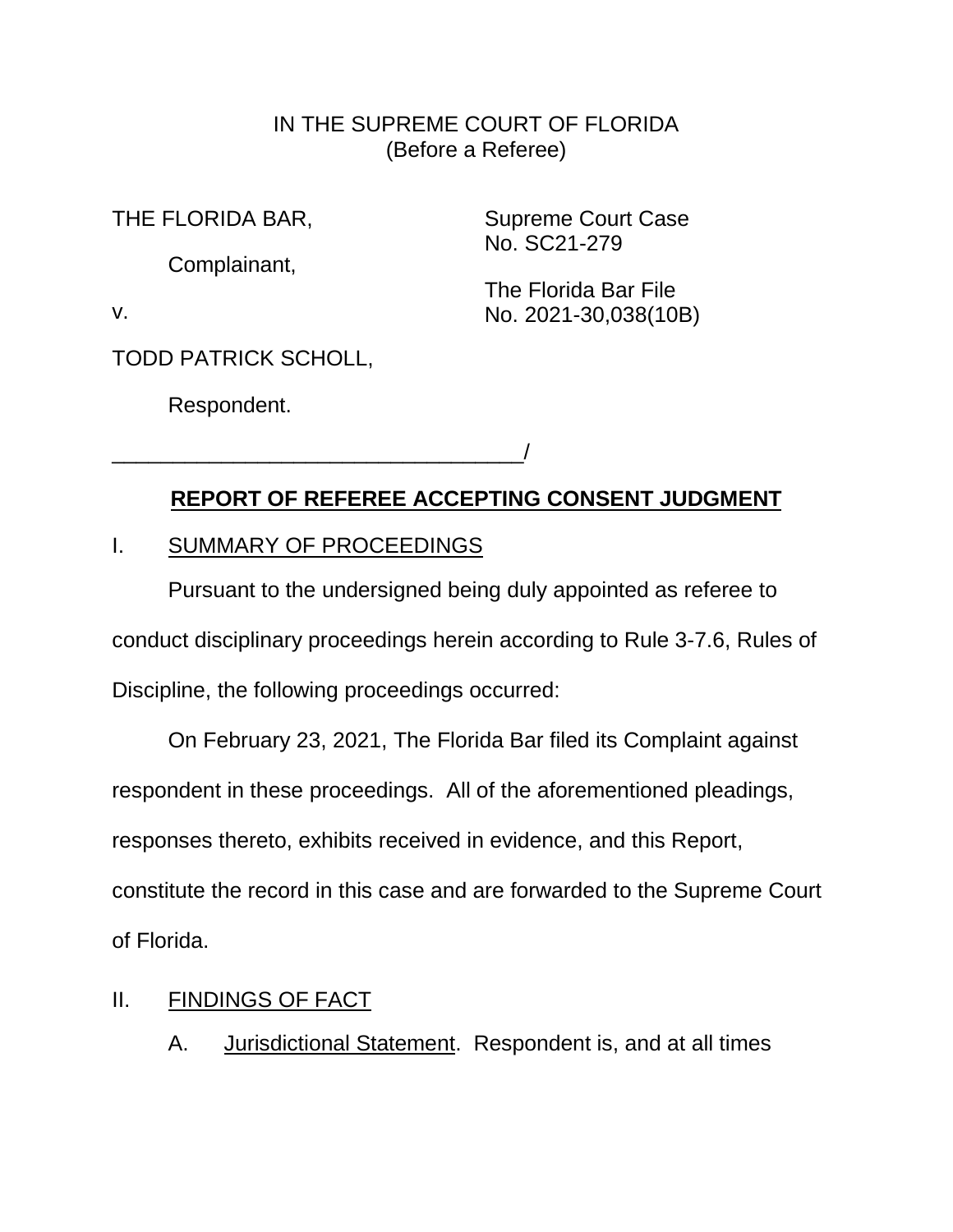mentioned during this investigation was, a member of The Florida Bar, subject to the jurisdiction and disciplinary rules of the Supreme Court of Florida.

### B. Narrative Summary of Case.

1. On December 20, 2019, approximately four-months after his admission to The Florida Bar, respondent was arrested in Seminole County, Florida and charged with first-time Driving Under the Influence (DUI) and Refusal to Give Breath, Urine, or Blood Test, both misdemeanors.

2. Respondent indicated to the arresting officer that he had two beers earlier in the evening as well as Robitussin cough drops but did not believe that he was impaired.

3. Respondent failed some of the field sobriety tests and the arresting officer noted the strong smell of alcohol on respondent's breath. After his arrest, respondent refused to take a breath test to measure his blood alcohol content.

4. On or about July 15, 2020, respondent pled no contest to the DUI charge, a misdemeanor, to conclude the matter.

5. According to respondent, he chose to enter a plea due to the

2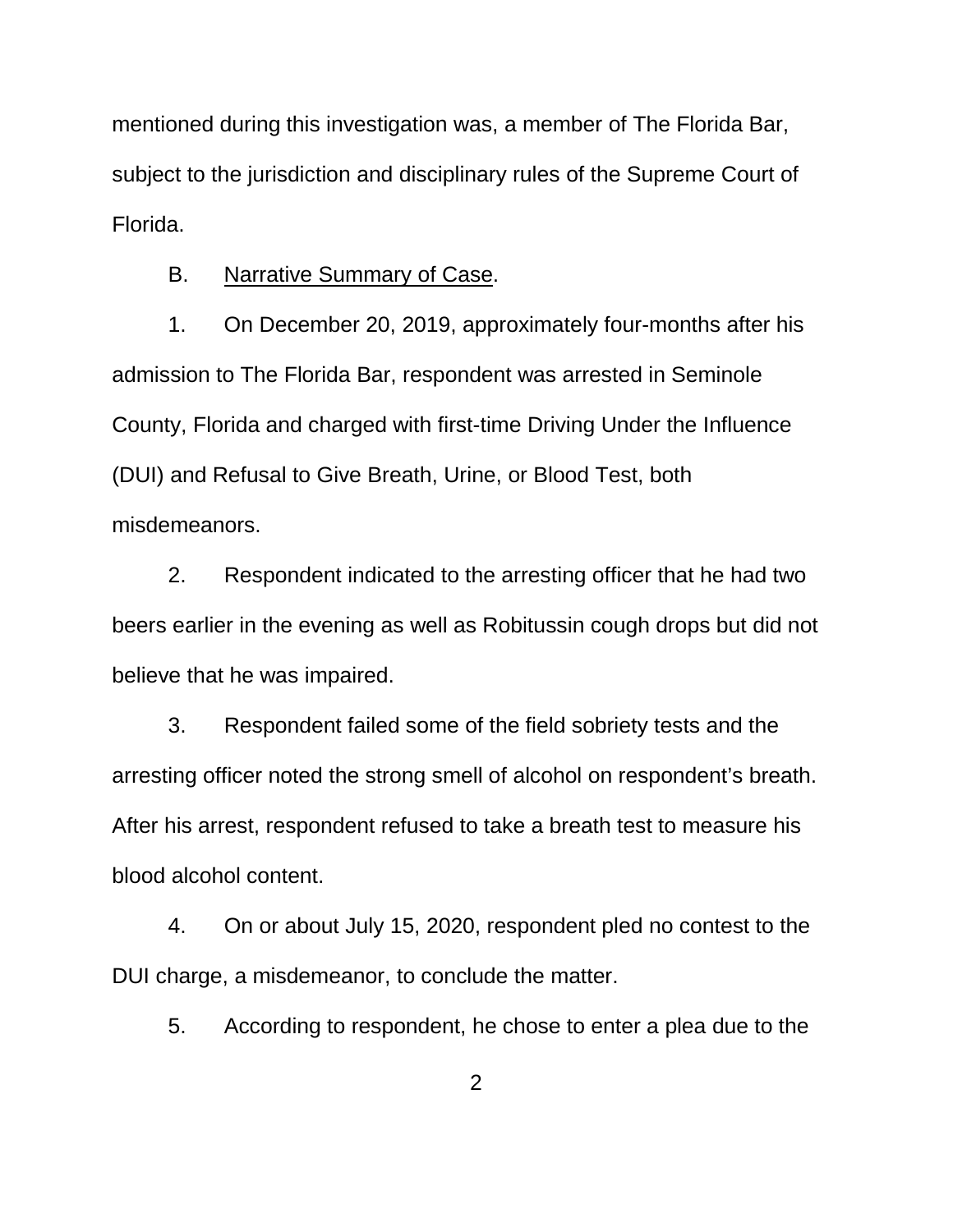delays in processing criminal cases caused by the pandemic.

6. The State declined to prosecute the charge involving respondent's refusal to submit to a breath test.

7. Respondent was sentenced to a one-year period of probation with conditions, fines, and costs.

8. Thereafter, respondent was terminated from his employment at a law firm and was unemployed for over four months.

9. During his period of unemployment, respondent performed community service and voluntarily began attending Alcoholics Anonymous (AA).

10. Respondent voluntarily submitted to an evaluation by an evaluator approved by Florida Lawyers Assistance, Inc. In September 2020, based upon the evaluator's testing, respondent scored in the low probability of Substance Abuse Disorder. No further treatment was recommended.

### III. RECOMMENDATIONS AS TO GUILT

Pursuant to the consent judgment, I recommend that respondent be found guilty of violating the following Rules Regulating The Florida Bar: 3- 4.3 (Misconduct and Minor Misconduct); 3-4.4 (Criminal Misconduct); and,

3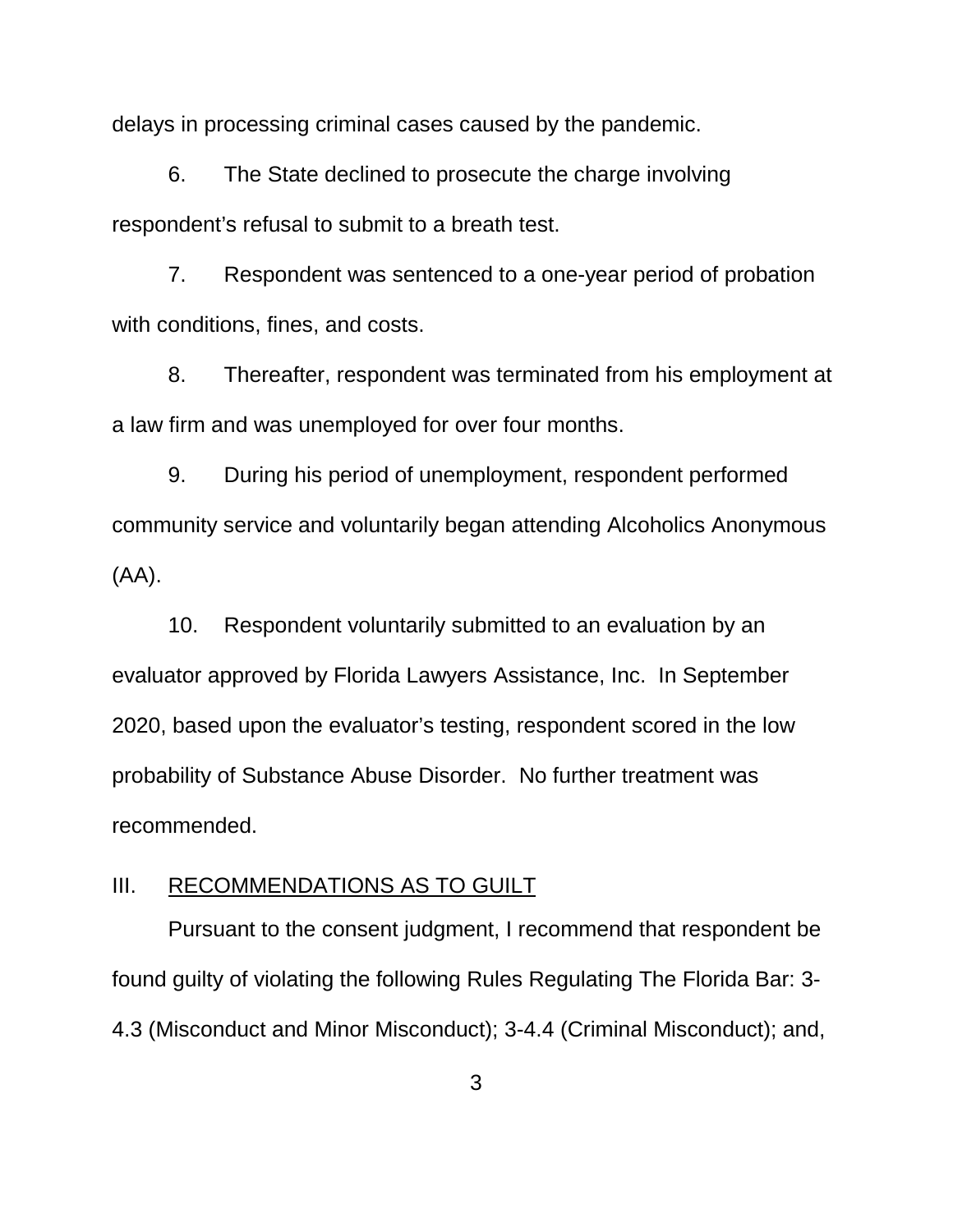4-8.4(b) A lawyer shall not commit a criminal act that reflects adversely on the lawyer's honesty, trustworthiness, or fitness as a lawyer in other respects.

## IV. STANDARDS FOR IMPOSING LAWYER SANCTIONS

I considered the following Standards prior to recommending discipline:

# 700 Violations of Other Duties Owed as a Professional

# 7.1 Deceptive Conduct or Statements and Unreasonable or Improper Fees

7.1(c) Public reprimand is appropriate when a lawyer negligently engages in conduct that is a violation of a duty owed as a professional and causes injury or potential injury to a client, the public, or the legal system.

# 3.2(b) Aggravating Factors

None.

# 3.3(b) Mitigating Factors

- (1) absence of a prior disciplinary record;
- (5) full and free disclosure to the bar or cooperative attitude toward the proceedings;
- (11) imposition of other penalties or sanctions; and,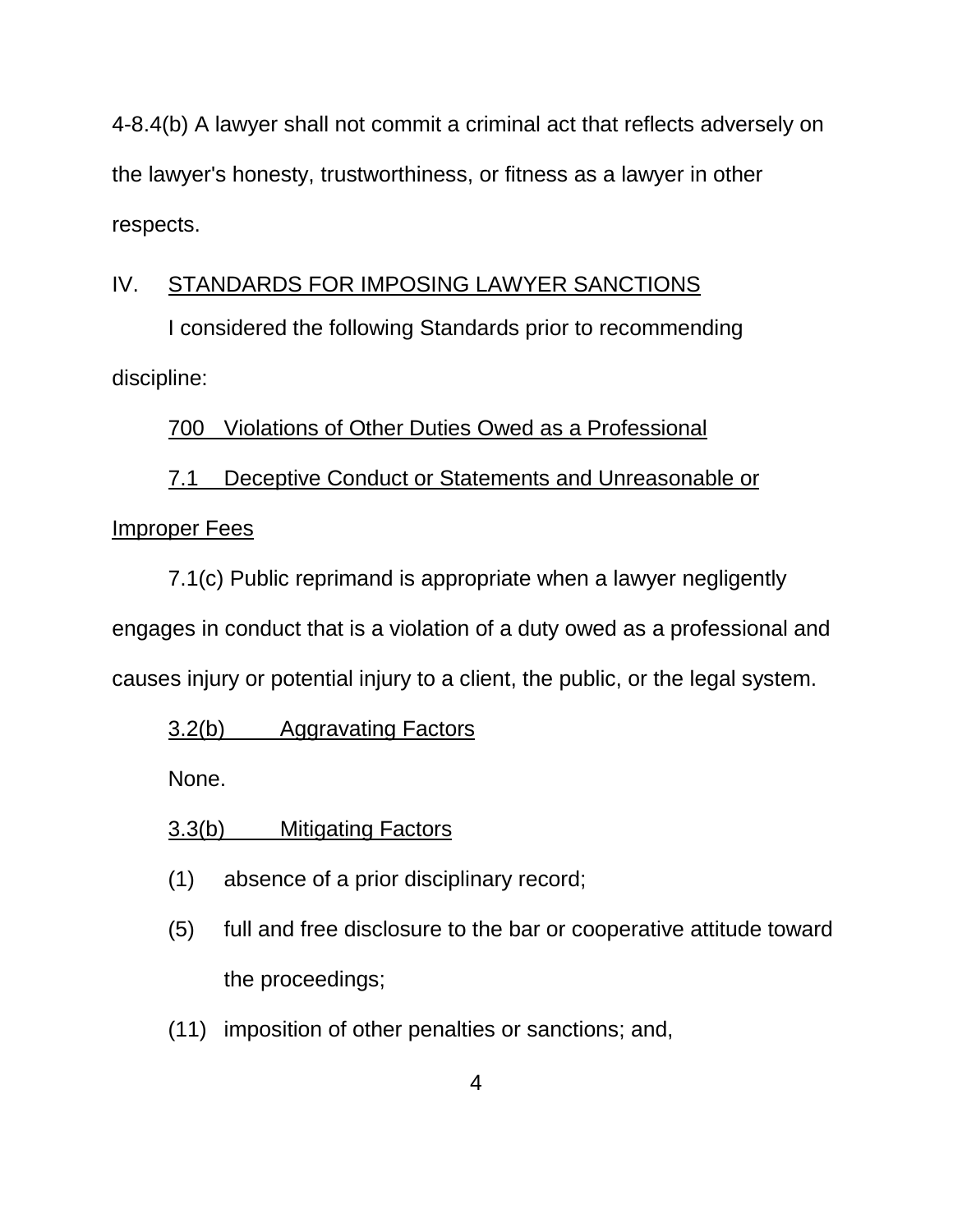(12) remorse.

### V. CASE LAW

I considered the following case law prior to recommending discipline:

The Florida Bar v. Ellzey, 2020 WL 857392 (Fla. Feb. 20, 2020) (Unpublished Disposition), pursuant to a consent judgment, respondent received a public reprimand and a three-year period of probation with FLA, Inc. Respondent was arrested for DUI and refusal to submit to testing. He was charged with felony driving under the influence of alcohol, third offense within ten years. Respondent pled guilty to misdemeanor DUI and misdemeanor refusal to submit to testing and was adjudicated guilty of both charges. Respondent completed the terms of his criminal probation. He did not have a prior discipline history.

The Florida Bar v. Richards, 2018 WL 4293367 (Fla. Aug. 30, 2018) (Unpublished Disposition), pursuant to a consent judgment, respondent received a public reprimand and an evaluation by FLA, Inc. In March 2018, respondent was arrested for Driving Under the Influence and Resisting an Officer Without Violence. Respondent later entered pleas of no contest and was adjudicated guilty of both first-degree misdemeanors. Respondent also disclosed a prior arrest for Driving Under the Influence,

5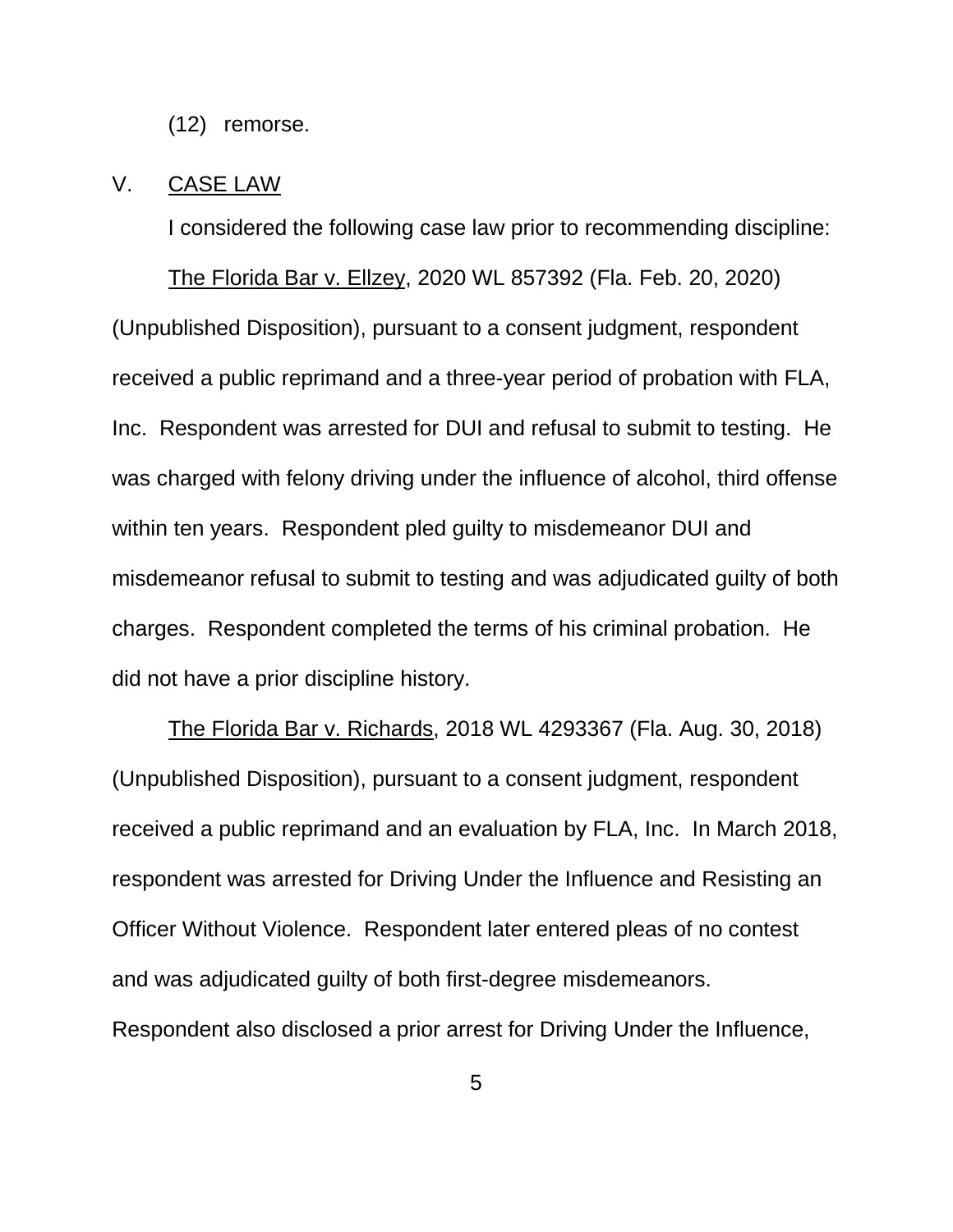Refusal to Submit to Breathalyzer, which occurred in 2015. The 2015 case resulted in a conviction for Reckless Driving. After respondent reported the 2015 case to the bar, she was evaluated by FLA, Inc. The evaluation found that no further treatment was warranted. As a result, the bar closed the 2015 case with a letter of advice.

The Florida Bar v. Wysong, 2017 WL 2376421 (Fla. June 1, 2017) (Unpublished Disposition), pursuant to a consent judgment, respondent received a public reprimand and probation with FLA, Inc. Respondent was arrested and charged with DUI second offense (misdemeanor), possession of drug paraphernalia (misdemeanor), and possession of cocaine (felony). Respondent was involved in a traffic crash wherein witnesses claimed respondent ran a red light, and she appeared to be under the influence of drugs and/or alcohol. Respondent refused a field sobriety test. Upon arrival at booking, a small baggie of what tested positive as cocaine was found in the seat of the police car where respondent had been seated. Less than 72 hours after the arrest, respondent completed a urine and hair follicle drug test at her own expense, and the results were negative for cocaine, amphetamines, opiates, PCP, or cannabinoids. The charges of possession of drug paraphernalia and possession of cocaine were nolle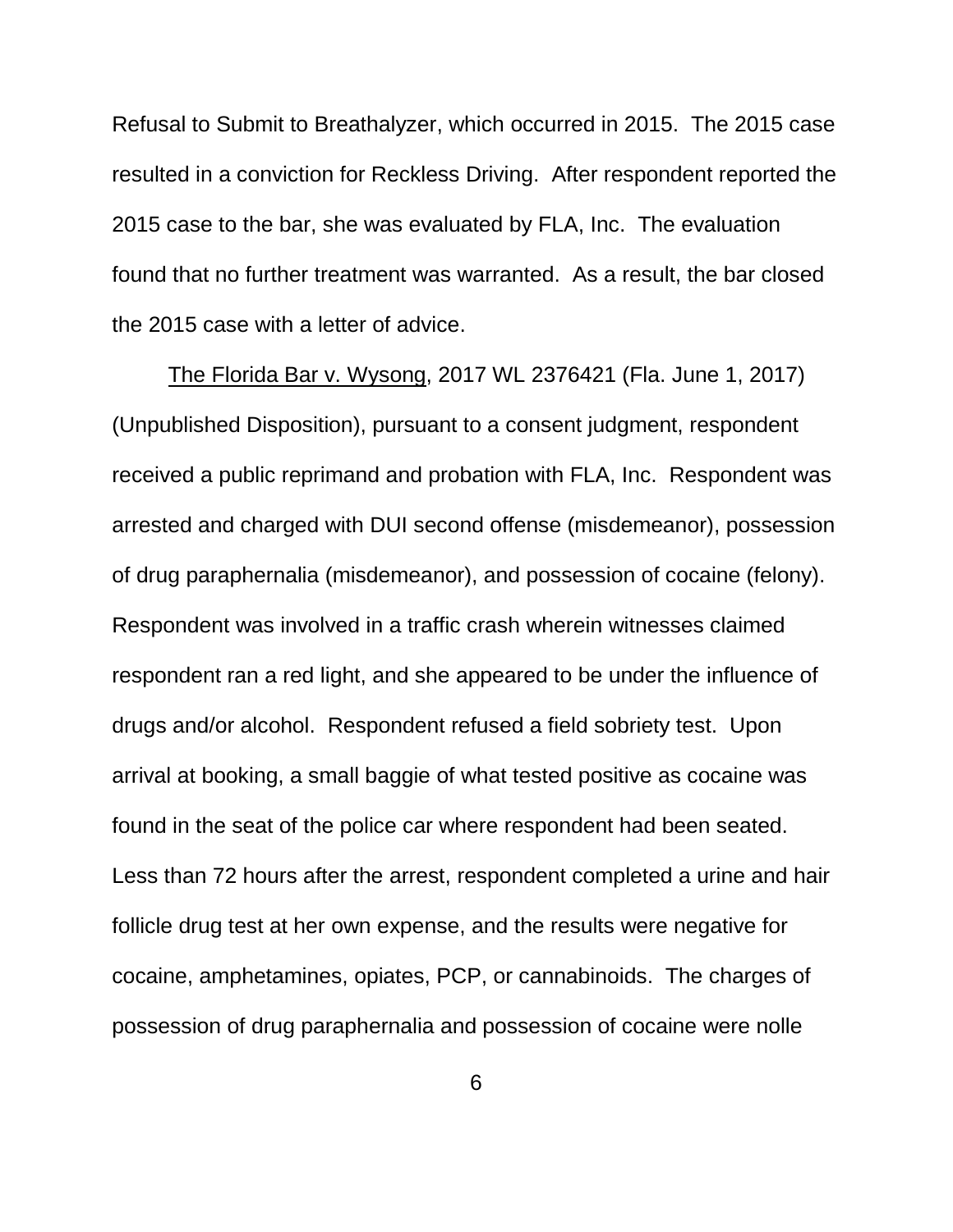prossed. Respondent pled and was adjudicated guilty of reckless driving. Respondent had a prior adjudication of guilt for leaving the scene of an accident with damage to a vehicle or other property in 2014. Respondent also had a prior adjudication of guilt for DUI in 2010. Respondent failed to notify the bar of the adjudications of guilt. Respondent sought rehabilitation after her last adjudication of guilt and was undergoing mental health treatment. She had no prior discipline.

The Florida Bar v. Trescott, 168 So. 3d 230 (Fla. 2015) (Table Citation) (Unpublished Disposition), the Court approved a consent judgment for a public reprimand. Trescott was arrested and charged with possession of drug paraphernalia and DUI. She pled no contest to the possession of paraphernalia charge and to the reduced offense of reckless driving. Adjudication was withheld, and she was sentenced to probation. FLA, Inc. was not ordered because she took affirmative steps towards rehabilitation by engaging in counseling sessions through the Phoenix Group and was continuing her rehabilitative treatment through a psychiatrist and family therapist. Trescott had no prior discipline.

### VI. RECOMMENDATION AS TO DISCIPLINARY MEASURES TO BE APPLIED

I recommend that respondent be found guilty of misconduct justifying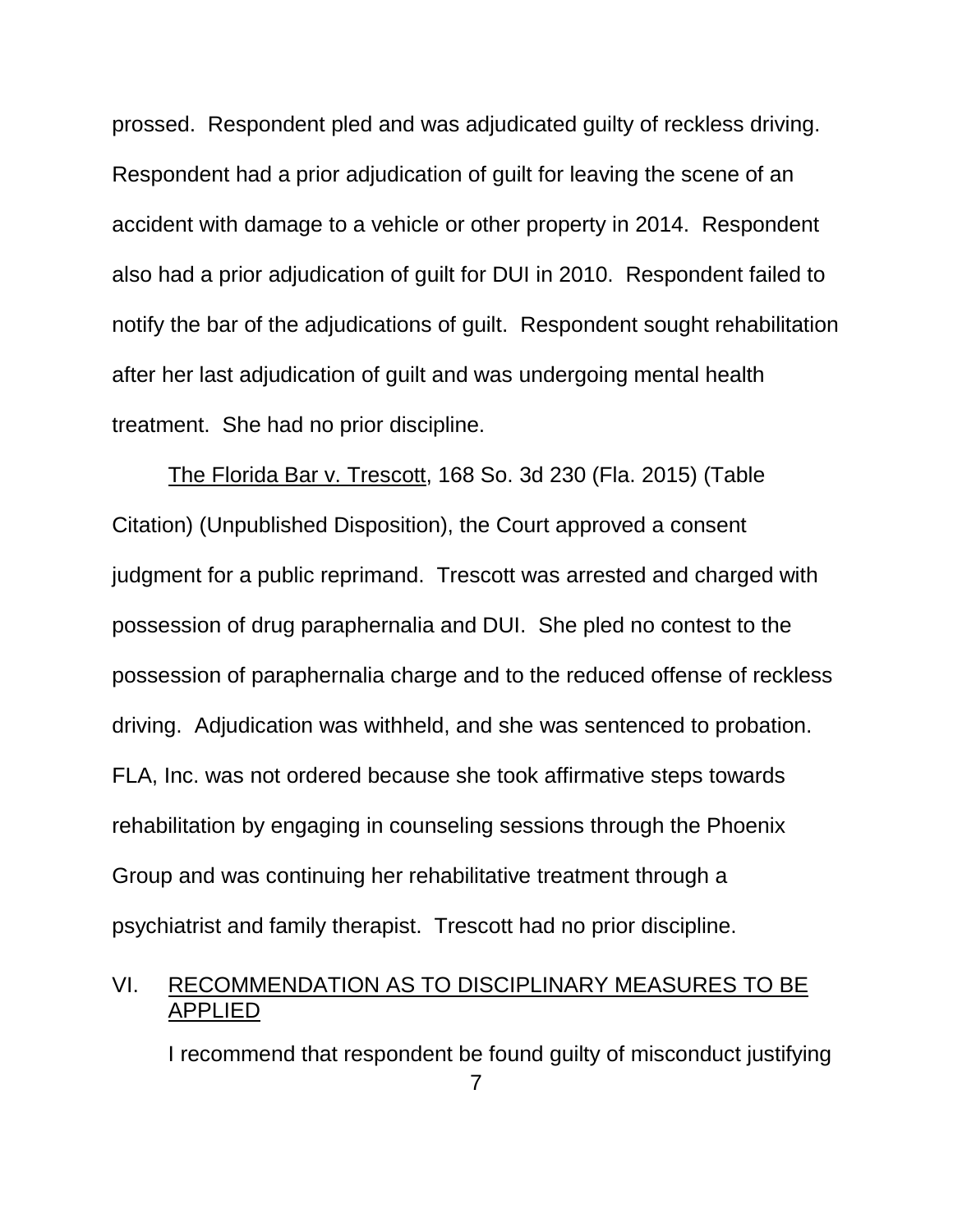disciplinary measures, and that he be disciplined by:

- A. Public reprimand to be administered by publication; and,
- B. Payment of the disciplinary costs.

## VII. PERSONAL HISTORY AND PAST DISCIPLINARY RECORD

Prior to recommending discipline pursuant to Rule 3-7.6(m)(1)(D), I

considered the following personal history of Respondent, to wit:

Age: 44

Date admitted to the bar: August 1, 2019

Prior Discipline: None

### VIII. STATEMENT OF COSTS AND MANNER IN WHICH COSTS SHOULD BE TAXED

I find the following costs were reasonably incurred by The Florida

Bar:

| <b>Investigative Costs</b> | \$364.00   |
|----------------------------|------------|
| Administrative Fee         | \$1,250.00 |

TOTAL \$1,614.00

It is recommended that such costs be charged to respondent and that

interest at the statutory rate shall accrue and that should such cost

judgment not be satisfied within thirty days of said judgment becoming final,

respondent shall be deemed delinquent and ineligible to practice law,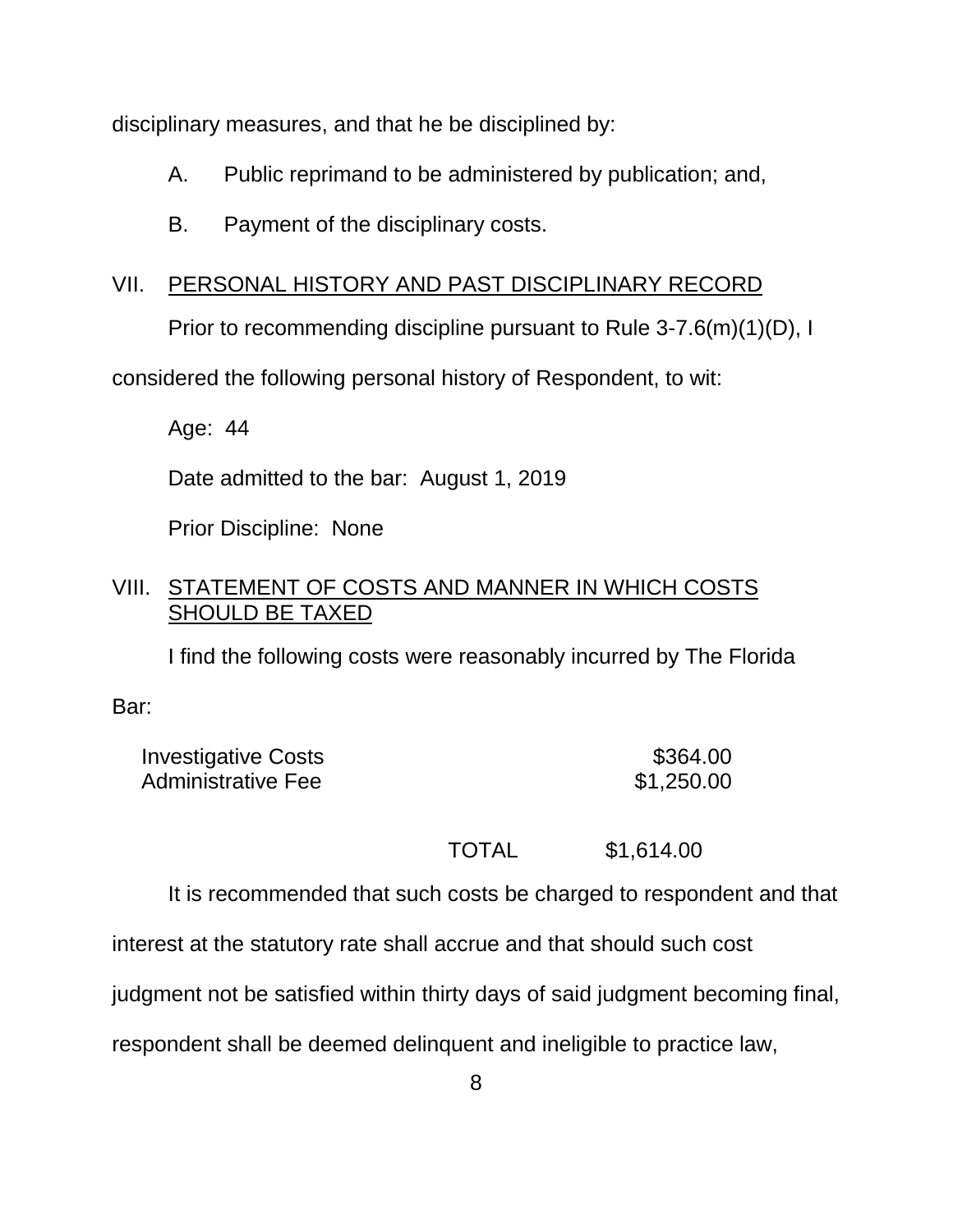pursuant to R. Regulating Fla. Bar 1-3.6, unless otherwise deferred by the Board of Governors of The Florida Bar.

Dated this 13<sup>th</sup> day of May, 2021.

Lack 7 Rolet

Kathleen Hill Roberts, Referee